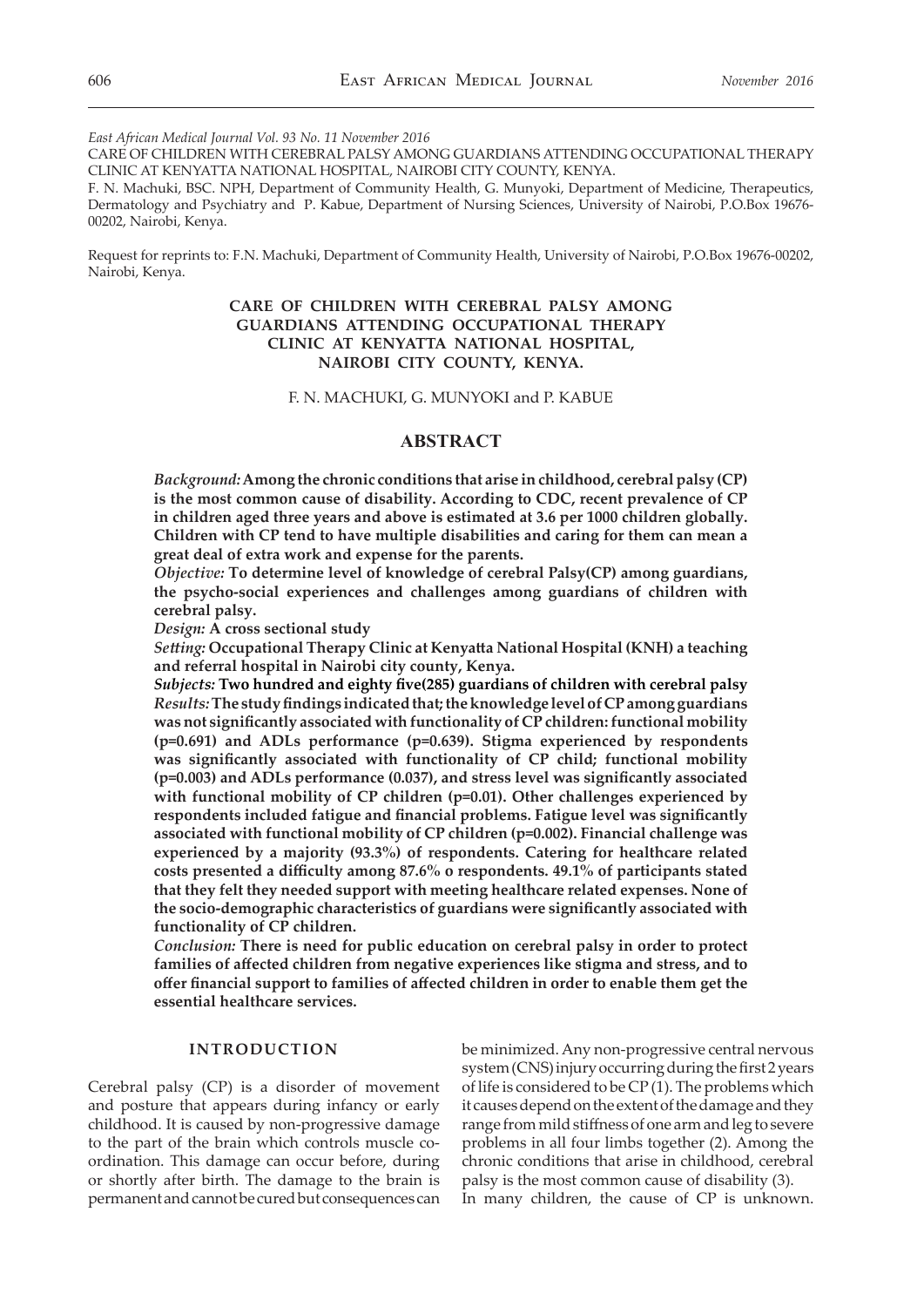Known risk factors include low birth weight and prematurity, for example, infants of very low birth weight are 20–80 times more likely to have CP than infants of a birth weight of more than 2500 grams. Known causes include prenatal events responsible for approximately 75% of all cases of CP, Perinatal causes responsible for 10-15% cases and postnatal causes responsible for around 10% of all cases (4).

Estimates of prevalence of CP throughout the world vary depending on the methodology of count, percentage ascertained and variations in selection criteria. However, an average of the figure range between 3-4/1000 live births (5).

A child with CP suffers from several problems such as spastic paralysis, cognitive impairment, chronic pain, speech and visual impairment, and gastrointestinal and feeding problems. Cerebral palsy children also have several limitations in self-care functions such as feeding, dressing, bathing, and mobility. These limitations can result in requirements for long-term care that far exceed the usual needs of normal children (6). Most children with special needs are cared for at home by their families and the presence a child with a disability in a family can mean a great deal of extra work and expense for the parents (2).

In traditional African society, the birth of a child with any form of disability brings a lot of emotional stress to family members as a result of the stigma attached to such a condition. Another important emerging issue is that children with cerebral palsy (CP) require a lot of financial support for their rehabilitation thus causing a lot of financial strain in the families (7).Children with cerebral palsy (CP) suffer from several problems, the family especially the mothers undertake a lot of social and emotional difficulties. Parents of mentally retarded children also have limited leisure time and social interaction (8).

A majority of children with disabilities are more likely to experience debilitating forms of criminal neglect due to dependence. Cases of near-starvation, extreme deprivation, highly unhygienic living conditions and total abandonment are among those that have been realized by studies in Kenya, Uganda, and Tanzania. Cases of children with disabilities being killed or dying as a result of violence have also been recorded. The most important obstacle is negative thinking about people with disabilities, and to believe that they are not deserving of positive attention, care or a dignified life (9)

## **MATERIALS AND METHODS**

*Design:* This study utilised a cross sectional descriptive design with both quantitative and qualitative techniques. Descriptive design entails fact-finding enquiries of different kinds with the aim reporting the state of affairs as it exists at present. The study was cross-sectional because data were only collected at one particular point in time. The research design was appropriate for this study because it is good for descriptive analysis without any manipulation of variables. It was also a more practical option because it provided results at a relatively low cost and in a shorter period.

*Variables:* A concept which can take on different quantitative values is called a variable. Qualitative attributes are quantified on the basis of the presence or absence of the concerning attribute(s). A dependent variable is one which depends upon or is a consequence of another variable and the variable that is antecedent to the dependent variable is termed as an independent variable.

*Independent Variables:* Independent variables in this study included; knowledge level of guardians of children with CP. This was assessed in terms of knowledge on causes, management and prognosis of the condition. Psycho-social experiences of guardians as a variable was assessed in terms of stress level, stigma associated with caregiving. Socio-demographic characteristics of guardians of CP children that were considered included: age, marital status, educational level and income status of guardians.

*Dependent Variable:* Dependent variable in this study was functionality of a cerebral palsied child. Location of the Study: The study took place in Kenyatta National Hospital (KNH) at the Occupational Therapy Clinic (OTC) in Nairobi City County, Kenya. KNH is the main referral and teaching hospital in Nairobi City County and in Kenya. KNH was selected because it serves a large population thus the likelihood of finding a large number of study subjects with desired characteristics.

*Target Population:* Target population refers to the population which the researcher wants to generalize the results of a study (Mugenda, 2003). The target population for this study was the guardians of registered children with CP obtaining occupational therapy and physiotherapy services at KNH.

 Inclusion Criteria: Biological parents of children with cerebral palsy aged 2-18 years and/or legal guardians of children with CP in the absence of biological parent.

*Exclusion Criteria:* Guardians of children with cerebral palsy who refuse to give consent to participate and/or guardians who have been responsible for care of a cerebral palsied child over a period of less than three months.

*Sampling Technique:* Systematic random sampling was used in the selection of study participants. Averages of 50 clients with different diagnoses attend KHN Occupational Therapy Clinic (OTC) each day out of which averages of 35 have a diagnosis of CP. The researcher visited the facility (KNH) before actual data collection process began to check on the clinic appointments of clients and their diagnosis according to medical records. This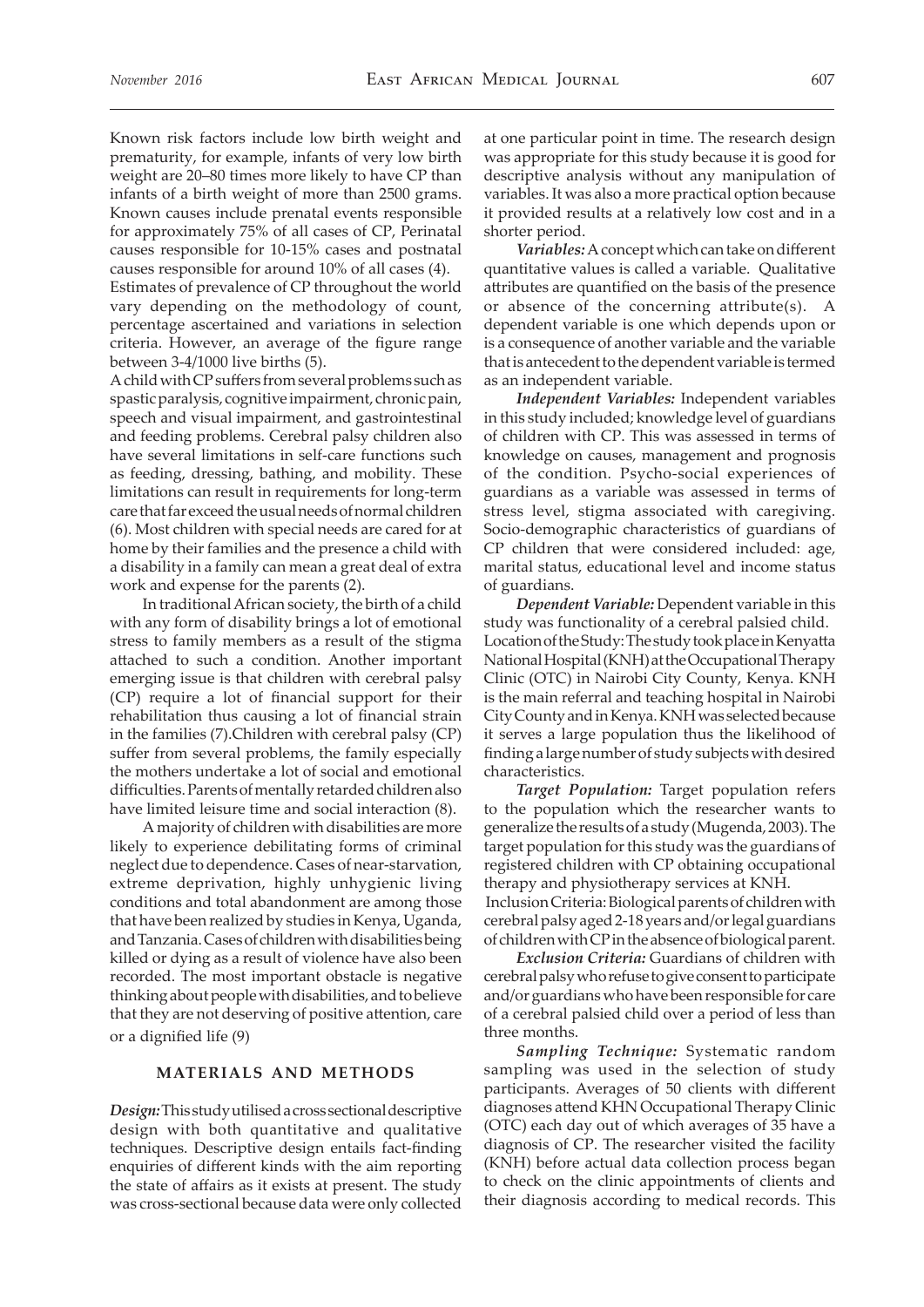facilitated the identification of study subjects in regard to those that met the inclusion criteria. The first study subject was selected randomly using coin tossing technique then systematic random sampling was used to select the subsequent respondents whereby every second (2nd) study subject in the list attending each day was selected to participate in the study each day until the desired sample size was achieved. The structured questionnaires were then administered to respondents who had children with cerebral palsy and met study inclusion criteria that gave consent to participate in the study. Respondents were required to respond by answering provided in questionnaires. The principal researcher was available to clarify any issue to respondents in regard to questionnaire filling. Data collection exercise took nine weeks which enabled the researcher to obtain full sample size.

*Sample Size:* Sample size was determined by Fisher's formula.

Determination of sample size (n)

n=2<sup>2</sup> pq

 $d<sup>2</sup>$ Where:

z = standard normal deviation set at 1.96 z-score corresponding to 95% confidence level

p = the proportion in the target population estimated to have characteristics being measured (taken as 0.5 if exact probability is not well known).

 $q$  = represents the total probability minus  $p$  i.e. 1- $P$ , 1-0.5=0.5

d = level of statistical significance set (normally 0.05 if 95% confidence level is desired). Therefore

n=<u>1.96<sup>2</sup> x 0.5 x 0.5</u> = 384.3≈ 384 guardians of children  $0.05<sup>2</sup>$  with cerebral palsy

However, the population (1082) from which the sample was selected was below 10, 000, thus the following formula by Fisher further applied in getting nf (exact sample size)

Correctional formula for a population of less than 10,000 was then be used

$$
n_1 = \frac{n}{1 + \frac{n}{N}} = \frac{384}{1 + \frac{384}{1082}} = 284.4 \approx 285
$$
 guarantees

Therefore  $n_f$  = 285 guardians of children with cerebral palsy

Data Collection and Quality control: Collection of data from the guardians of children with CP attending OTC at KNH involved visiting the clinic premises earlier in order to obtain information on

clients with CP according to their diagnosis as per medical records and their clinic appointment dates and time. This facilitated accurate systematic random selection of study subjects. The researcher avoided collection of data from any particular study subject more than once during the entire period of the study by assigning serial numbers to attendance cards of children whose guardians had already participated in filling questionnaires. Each potential study subject was approached by researcher and informed of the study and voluntary informed consent to participate obtained before administration of questionnaire. After administration, questionnaires from respondents were checked for completeness by the researcher at the end of each data collection day. These measures focused on ensuring data quality.

FGD was conducted by the researcher in order to collect qualitative data. This was accomplished by the help of a research assistant who was recording the discussion and was also taking notes on the same. The respondents and researcher were seated in circular order to ensure engagement of each participant. The researcher led the discussion by conducting introduction and helping to set the norms of the session.

Ethical Considerations

Relevant research and ethical review boards were consulted and permission obtained before conducting the actual study by sending applications. These included; Kenyatta University Ethics Committee, Kenyatta National Hospital and University of Nairobi Research and Ethics committee, National Commission for Science, Technology and Innovation (NACOSTI), and the Departmental Head and In Charge of the Occupational Therapy Clinic at KNH. Voluntary informed consent was obtained from all guardians of children with CP attending KNH at the OTC who were involved in the study.

#### **RESULTS**

The researcher obtained 100% (285) of the sample size in this study and all respondents were female. A similar observation was made during FGD where all participants were female. A total of four demographic variables were investigated and these included: age, marital status, education level and income. A majority 59.6 % (170) of these were aged between 25 and 30 years. Nearly half 46.7% (133) of the respondents had attained college education or above while 54% (154) of them were currently engaged in some form of employment. Majority of 80% (228) of the respondents were married with over a third (37.5%) earning an average monthly income of between Kshs 10,000 and 19,999(USD 98.81-197.62) (Table 1)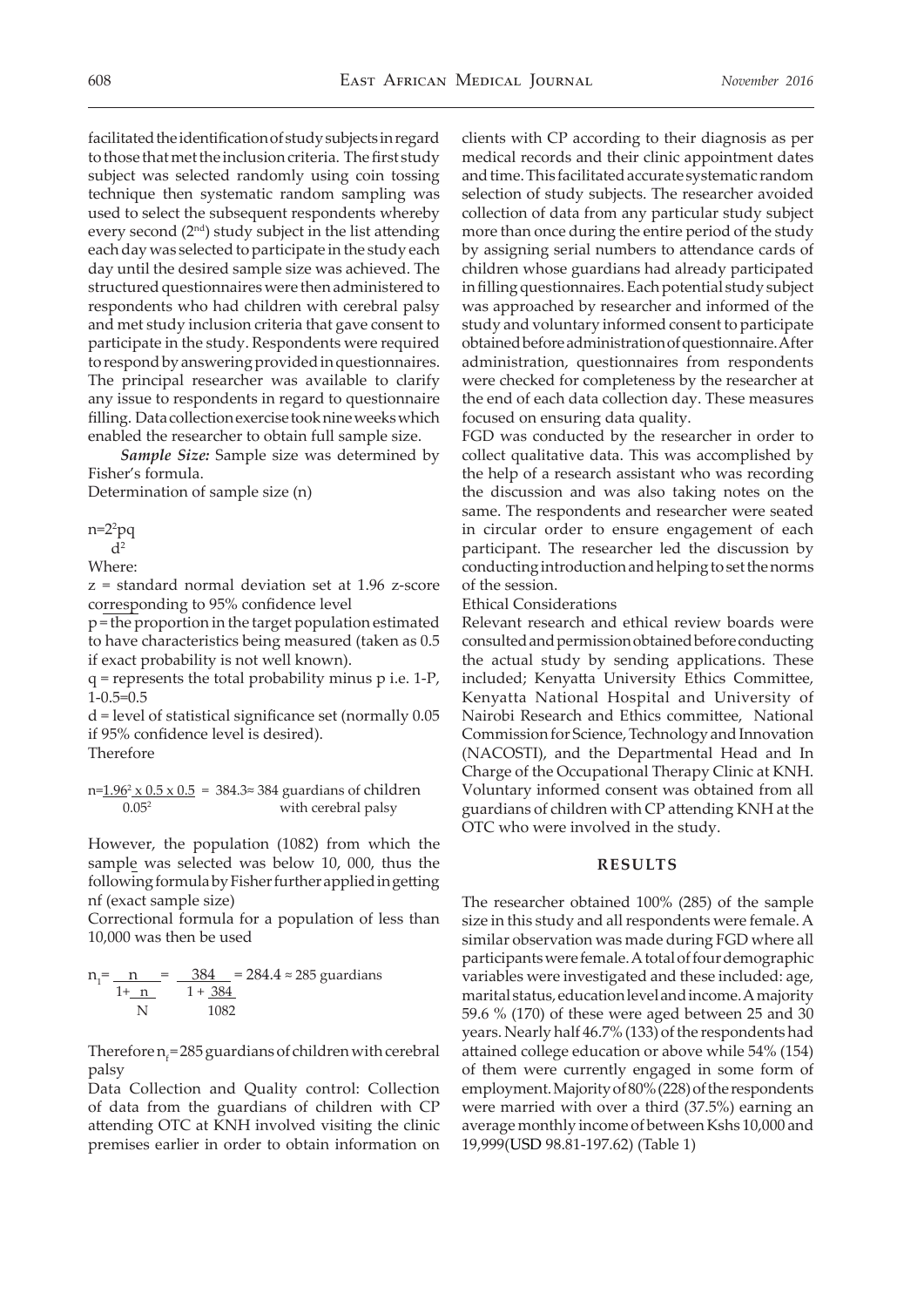| Characteristic                         | Categories                                    | Frequency                   | Percentage (%) |
|----------------------------------------|-----------------------------------------------|-----------------------------|----------------|
|                                        | 18-24                                         | 93                          | 32.6           |
|                                        | 25-30                                         | 170                         | 59.6           |
| Age                                    | 31-36                                         | 17                          | 6.0            |
|                                        | 37-42                                         | $\ensuremath{\mathfrak{Z}}$ | 1.1            |
|                                        | 43 years and above                            | 2                           | 0.7            |
| Total                                  |                                               | 285                         | 100            |
|                                        | College level and above                       | 133                         | 46.7           |
| Highest level of<br>education attained | Secondary school level                        | 126                         | 44.2           |
|                                        | Primary school level                          | 26                          | 9.1            |
| Total                                  |                                               | 285                         | 100            |
|                                        | Yes                                           | 154                         | 54.0           |
| Employed                               | No                                            | 131                         | 46.0           |
| Total                                  |                                               | 285                         | 100            |
|                                        | Self/casual employment                        | 125                         | 43.86          |
| Nature of<br>employment                | Formal employment                             | 29                          | 10.18          |
|                                        | Unemployed                                    | 131                         | 45.96          |
| Total                                  |                                               | 285                         | 100            |
|                                        | Married                                       | 228                         | 80.0           |
| Marital status                         | Single parent                                 | 47                          | 16.5           |
|                                        | Separated                                     | $10\,$                      | 3.5            |
| Total                                  |                                               | 285                         | 100            |
|                                        | Ksh 0-9,999(USD 0-97.84)                      | 92                          | 32.3           |
|                                        | Ksh 10,000-19,999(USD 98.81-<br>197.62)       | 107                         | 37.5           |
| Monthly average<br>income              | Ksh 20,000-29,999(USD<br>197.63-296.43)       | 61                          | 21.4           |
|                                        | Ksh 30,000-39,999(USD296.44-<br>395.25)       | $20\,$                      | $7.0\,$        |
|                                        | Ksh 40,000 and above(USD<br>395.26 and above) | $\mathbf 5$                 | 1.8            |
| Total                                  |                                               | 285                         | 100            |

**Table 1** *Socio-demographic Characteristics of the respondents*

*Functionality of CP children of respondents:* A majority; 91.2%(260) of the children with CP whose guardians participated in the study were aged between 2 to 4 years with a majority of guardians 98.6%(260) stating that their children had started attending occupational therapy sessions before the age of 2 years (Table 2 ). Functionality of cerebral palsied children of respondents was assessed in terms of functional mobility and ability to perform ADLs.

The GMFCS- Expanded and Revised scale was used to assess the level of functional mobility of the children with CP. Those belonging to level I & II were categorized as having mild limitation, those in level III were categorized as having moderate limitation while those in level IV & V were categorized as having severe limitation. Majority 82.8%(236) of the children with CP had severe limitation in functional mobility, 10.2%(29) had moderate limitation while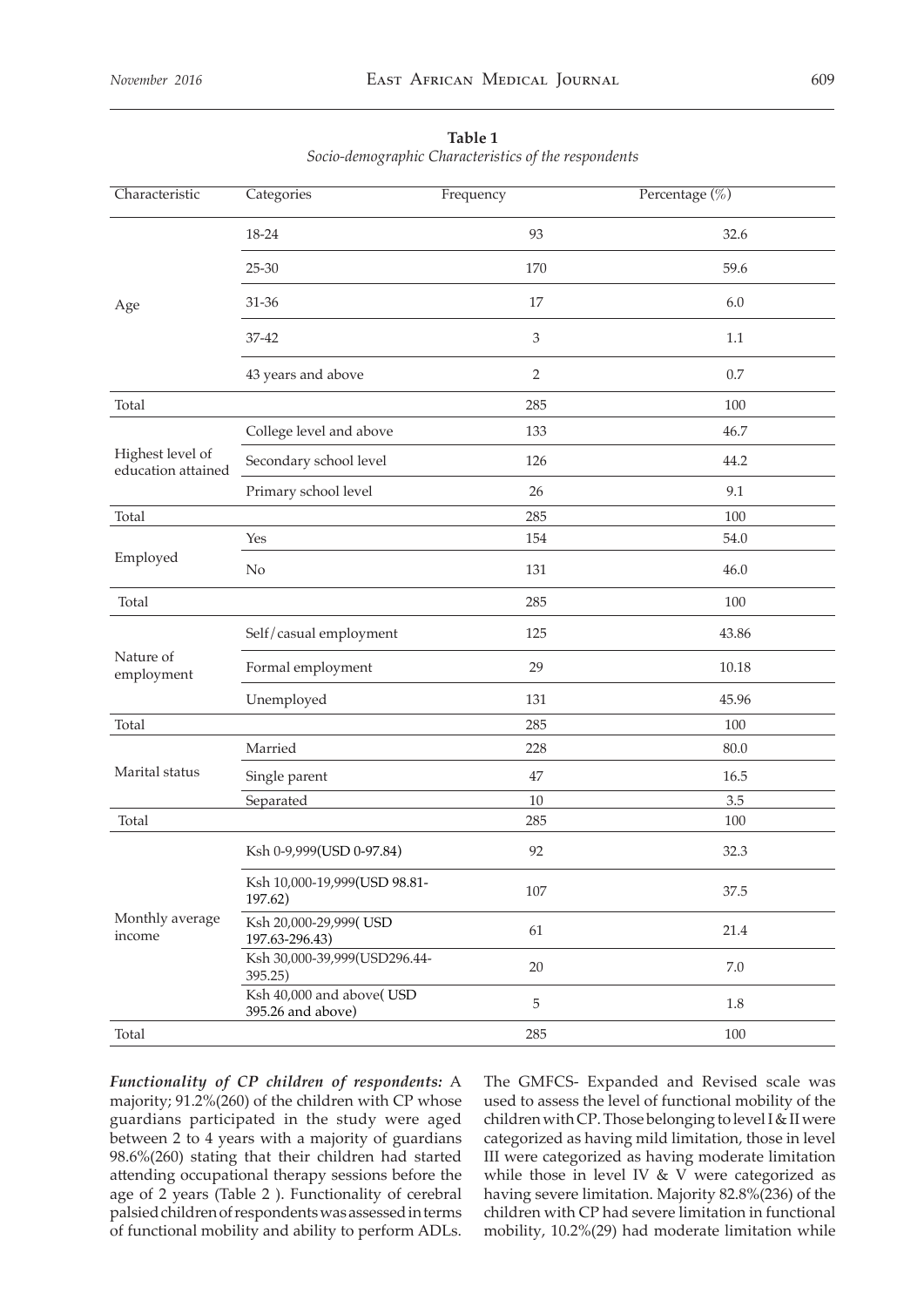only 7.0%(20) had mild limitation in functional mobility (Table 2).

Assessment of the child's performance of activities of daily living(ADLs) was done using the Katz index of independence through the report of the respondents on whether their children were able to perform a list of basic activities including ability to feed, getting to bed, control of urination and defecation, ability to go

to toilet, ability to bathe and clothe. A child who was able to perform five to six tasks was considered fully functional, a child who was able to perform three to four tasks was considered moderately functional while a child who was able to perform two or less tasks was considered to have severe functional impairment. Majority 95.4%(272) of the children had severe functional impairment while only 0.7%(2) were classified as fully functional or independent (Table 2).

| Characteristic              | Characteristics of CP children of respondents<br>Categories | Frequency | Percentage $(\%)$ |
|-----------------------------|-------------------------------------------------------------|-----------|-------------------|
|                             |                                                             |           |                   |
|                             | 2-4 years                                                   | 260       | 91.2              |
| Age of the child            | 4-6 years                                                   | 24        | 8.4               |
|                             | 6-12 years                                                  | 1         | 0.4               |
| Total                       |                                                             | 285       | 100               |
|                             | Before 2 years                                              | 281       | 98.6              |
| Age child started attending | At 2 years                                                  | 2         | 0.7               |
| physiotherapy sessions      | At 3 years                                                  | 1         | 0.4               |
|                             | At 4 years and above                                        | 1         | 0.4               |
| Total                       |                                                             | 285       | 100               |
|                             | Severe impairment                                           | 272       | 95.4              |
| ADL performance             | Moderate functional impairment                              | 11        | 3.9               |
|                             | Fully functional/independent                                | C         | 07                |
| Total                       |                                                             | 285       | 100               |
|                             | <b>Mild limitation</b>                                      | 20        | 7.0               |
| Functional mobility         | Moderate limitation                                         | 29        | 10.2              |
|                             | Severe limitation                                           | 236       | 82.8              |
| Total                       |                                                             | 285       | 100               |

**Table 2** 

Knowledge level about CP among the respondents: To assess the level of knowledge about CP among respondents, a group of seven questions were included in the questionnaire regarding cause of CP, management, and prognosis among others. Respondents who answered three (3) or less questions correctly were classified as having low knowledge; those who answered four or five questions correctly were classified as having moderate knowledge, while respondents that answered more than five (5) questions correctly were classified as having high knowledge about cerebral palsy. A majority of

66.3%, that is, 189 out of the 285 respondents were classified as having high knowledge about cerebral palsy (Figure 1).A similar observation was made in the FGD session whereby a majority of respondents gave correct answers as they contributed to the discussion. Knowledge level about cerebral palsy was noted to be high among respondents with children of low functionality both in terms of functional mobility and ADLs performance (Table 3). However, there was no significant association between knowledge levels and CP child functionality.

**Figure 1** *Knowledge level about CP among respondents*

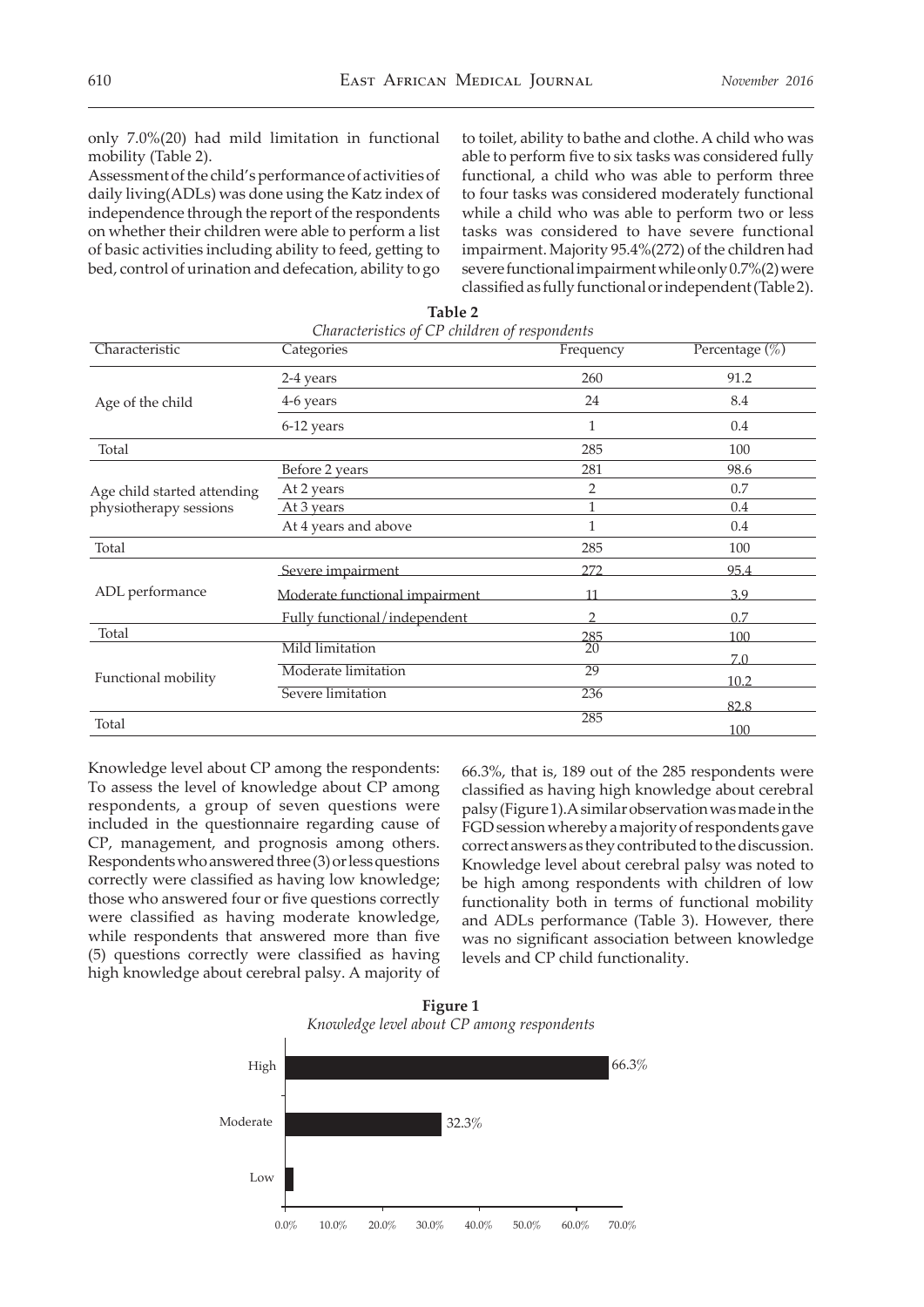| Relationship between Knowledge level about CP of respondents and Functionality of CP Child |                                                                                                                                      |                     |                                         |                                |  |  |  |
|--------------------------------------------------------------------------------------------|--------------------------------------------------------------------------------------------------------------------------------------|---------------------|-----------------------------------------|--------------------------------|--|--|--|
| Functionality of CP children                                                               |                                                                                                                                      |                     | Chi-square* p-value                     |                                |  |  |  |
|                                                                                            | Low                                                                                                                                  | Moderate            | High                                    |                                |  |  |  |
|                                                                                            | .0(0)                                                                                                                                | 3.2(9)              | 3.9(11)                                 | 0.691                          |  |  |  |
|                                                                                            | .0(0)<br>1.4(4)                                                                                                                      | 3.5(10)<br>25.6(73) | 6.7(19)<br>55.8(159)                    |                                |  |  |  |
|                                                                                            | 1.4(4)                                                                                                                               | 30.5(87)            | 63.5(181)                               | 0.639                          |  |  |  |
|                                                                                            | .0(0)                                                                                                                                | 1.8(5)              | 2.1(6)                                  |                                |  |  |  |
|                                                                                            | .0(0)                                                                                                                                | .0(0)               | .7(2)                                   |                                |  |  |  |
|                                                                                            | Mild limitation<br>Moderate limitation<br>Severe limitation<br>Severe impairment<br>Moderately functional<br><b>Fully functional</b> |                     | $*$ $\Gamma$ $\Gamma$ $\Gamma$ $\Gamma$ | Knowledge level of respondents |  |  |  |

**Table 3**

*\* Fisher's Exact*

*Psycho-social experiences associated with CP of respondents* : A majority; 97%(276)of respondents reported that their lives had changed since having a CP child (Table 4).

Stigma: A majority of 81.1%(231) of the respondents reported having little time for social activities due to the demands of their cerebral palsied children while 15.4%(44) reported that friends and family had withdrawn as a result of them having a CP child (Table 4). A majority 67.0%(191) of the respondents reported having people in their social circle having a view that CP was a medical condition while the

rest14.0%(40) were blamed as being the cause of the condition. 19% of respondents had those around them with the view that CP was either as a result of witchcraft or bad omen (Table 4).

A majority 61.4% (175) of respondents reported to have experienced stigma from other people as a result of having a child with CP while only 38.6%(110) of the respondents reported to have experienced acceptance. A majority 64% (182) of respondents reported to be experiencing self-stigmatization while only 36%(103) of the respondents reported to have a feeling of acceptance towards themselves as a result of having a child with CP (Table 4).

| social and scrp openhone of respondence returned to nuclearly<br>Change in personal social patterns of respondents | Frequency      | Percent $(\%)$ |
|--------------------------------------------------------------------------------------------------------------------|----------------|----------------|
| Little time for social activities due to childcare demands                                                         | 231            | 81.1           |
| Friends and family have withdrawal & isolation                                                                     | 44             | 15.4           |
| No change in life                                                                                                  | 8              | 2.8            |
| Others                                                                                                             | $\overline{2}$ | 0.7            |
| Total                                                                                                              | 285            | 100            |
| People's views about causes of CP according to respondents                                                         | Frequency      | Percent        |
| It is a medical condition                                                                                          | 191            | 67.0           |
| It is caused by bad omen                                                                                           | 40             | 14.0           |
| It is caused by factors related to parent (blame)                                                                  | 40             | 14.0           |
| It occurs as a result of witchcraft                                                                                | 14             | 5.0            |
| Total                                                                                                              | 285            | 100            |
| Reactions towards respondents from society due to having CP children                                               | Frequency      | Percent        |
| Isolation                                                                                                          | 113            | 39.6           |
| Acceptance                                                                                                         | 110            | 38.6           |
| Rejection                                                                                                          | 32             | 11.9           |
| Blame                                                                                                              | 28             | 9.5            |
| Others                                                                                                             | 2              | 0.4            |
| Total                                                                                                              | 285            | 100            |
| Feelings of respondents as a result of having CP children                                                          | Frequency      | Percent        |
| Acceptance                                                                                                         | 103            | 36             |
| Anxiety                                                                                                            | 91             | 32             |
| Depression                                                                                                         | 48             | 17             |
| Self-pity                                                                                                          | 43             | 15             |
| Total                                                                                                              | 285            | 100            |

**Table 4** *Social and self-opinions of respondents related to having a CP child*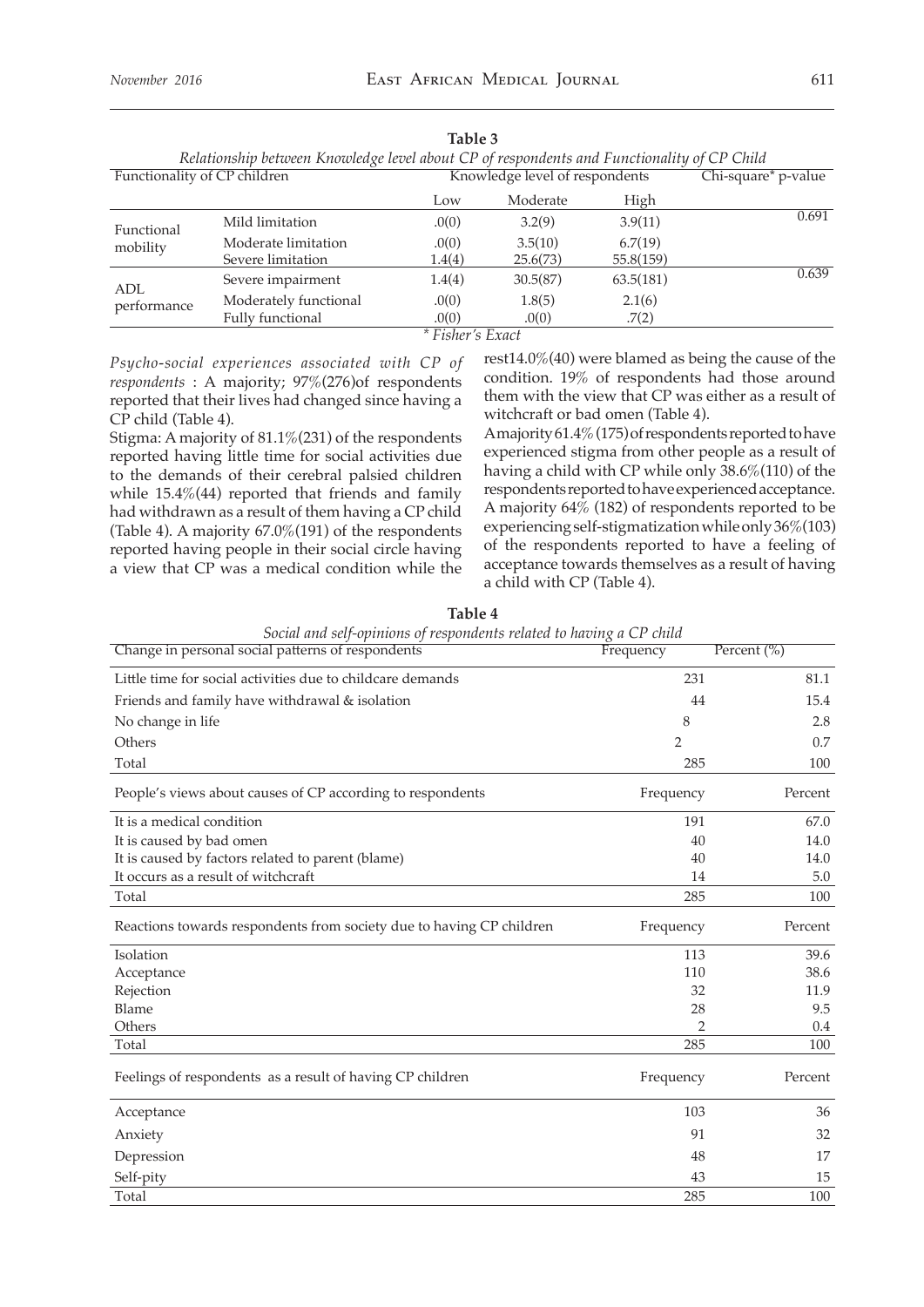The findings were in agreement with those of FGD where respondents expressed feelings such as; "*Relatives also blame me for having such a child, they keep telling me to take the child home so that he gets treated with traditional medicine which is not a working option for me. They are a source of stress to me. My husband blames me for having such a child because he had told me not to have more children. Now that I had this one and he has cerebral palsy he makes unpleasant comments that hurt me."(FGD8, 2015)*

 *"I have been affected psychologically because this is my first child and she is affected by cerebral palsy, I have undergone so many challenges with her and so am scared of having another child who may have the same problem. In my whole extended family, all people have normal children except me. I keep asking myself why I am the only one with this problem."(FGD2, 2015)*

*"People would not like to talk to me either here or in my rural home, they think am the cause of the problem in my child and they think if they talk to me, I will start telling them my problems and you may bring same problem to their families."(FGD1, 2015)*

However there were cases of acceptance as expressed by another FGD respondent that;*"I have accepted my situation even if sometimes other younger children than mine can walk and call mine the baby, I know all will be well. I feel encouraged by my neighbor*  who has a child with cerebral palsy too that is doing well *even if she attends special school." (FGD5, 2015)*

A stigma scale was developed such that a person who reported having been stigmatized by self and other society members was considered to be highly stigmatized. Those who experienced stigma from either self or others was considered moderately stigmatized while those who experienced selfacceptance and acceptance by others were considered not stigmatized. Stigmatization level was significantly associated with child functional mobility (p-value = .003) and ADL performance (p-value = .037). This shows that guardians of children with severe CP were more stigmatized (Table 5).

Stress: Stress level was evaluated by self-rating of the respondent's perceived level of stress on a 5-point likert scale. Slightly over a third (34.1%) of the respondents were feeling moderately stressed for the past fourteen days preceding the data collection while only 3.6% reported not to have felt stress.Stress level in respondents was significantly associated with child's functional mobility (Fisher's Exact Chi-square p-value = 0.010) and not significantly associated with ADL performance(Fisher's Exact Chi-square p-value = 0.425). This shows that guardians of CP children with severe functional mobility were more stressed (Table 6).

These findings were in agreement with those from the FGD whereby a respondent said; "The child gives me stress. He had improved and then slowed down again and so I feel frustrated."(FGD7, 2015).

| Functionality of CP children |                             | Chi-Square                         |                                       |          |
|------------------------------|-----------------------------|------------------------------------|---------------------------------------|----------|
|                              | Not stigmatized<br>$\%$ (n) | Moderately stigmatized<br>$\%$ (n) | <b>Highly</b> stigmatized<br>$\%$ (n) | P-value* |
| Functional mobility          |                             |                                    |                                       |          |
| Mild limitation              | 1.1(3)                      | 4.6(13)                            | 1.4(4)                                |          |
| Moderate limitation          | 3.5(10)                     | 3.5(10)                            | 3.2(9)                                | .003     |
| Severe limitation            | 11.2(32)                    | 30.5(87)                           | 41.1(117)                             |          |
| ADL performance              |                             |                                    |                                       |          |
| Severely impaired            | 15.1(43)                    | 35.1(100)                          | 45.3(129)                             |          |
| Moderately impaired          | .7(2)                       | 2.8(8)                             | .4(1)                                 | .037     |
| Fully functional             | .0(0)                       | .7(2)                              | .0(0)                                 |          |

**Table 5**  *Child Functionality by stigma in respondents*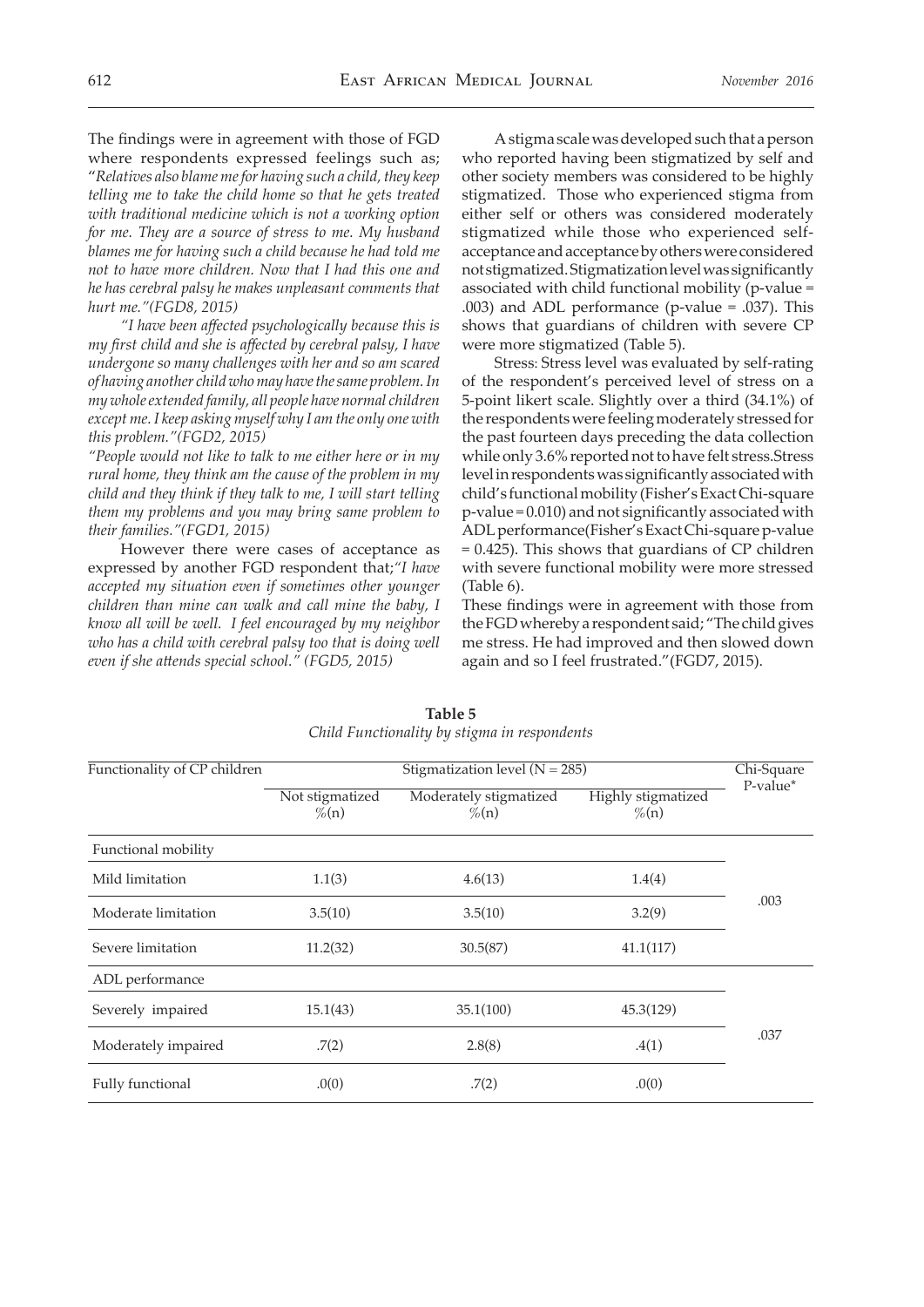| Child Functionality by Stress levels in respondents |                    |                        |                      |                      |                        |                    |
|-----------------------------------------------------|--------------------|------------------------|----------------------|----------------------|------------------------|--------------------|
|                                                     |                    | Functional mobility    |                      |                      | ADL performance        |                    |
| Stress level                                        | Mild<br>limitation | Moderate<br>limitation | Severe<br>limitation | Severe<br>limitation | Moderate<br>limitation | Mild<br>limitation |
| Not stressed                                        | .0(0)              | .4(1)                  | 3.2(9)               | 3.5(10)              | .0(0)                  | .0(0)              |
| Somewhat<br>stressed                                | 3.2(9)             | 5.3(15)                | 20.0(57)             | 26.0(74)             | 1.8(5)                 | .72()              |
| Moderately<br>stressed                              | 2.5(7)             | 2.1(6)                 | 29.5(84)             | 32.3(92)             | 1.8(5)                 | .0(0)              |
| Fairly stressed                                     | 1.1(3)             | 2.5(7)                 | 18.2(52)             | 21.4(61)             | .4(1)                  | .0(0)              |
| Very high                                           | .4(1)              | .0(0)                  | 11.9(34)             | 12.3(35)             | .0(0)                  | .0(0)              |
| Chi-Square<br>.010<br>$P-value^*$                   |                    |                        | .425                 |                      |                        |                    |
| * Fisher's Exact                                    |                    |                        |                      |                      |                        |                    |

*Table 6*

Challenges associated with care of children with CP Fatigue: Fatigue level was evaluated by self-rating of the respondents' perceived level of tiredness on a 5-point Likert scale. Slightly over a third 35.4%(101) of the respondents reported having felt moderately tired for the previous fourteen days preceding the study (Table 7). Fatigue level in respondents was significantly associated with child's functional mobility (Fisher's Exact Chi-square p-value = 0.002) and not significantly associated with ADL performance (Fisher's Exact Chi-square p-value = 0.194). This shows that guardians of CP children with severe limitation in functional mobility had

more fatigue (Table 7). Nearly half of the respondents, 49.5%, reported to spend 9 hours or more daily to care of their cerebral palsy children and a minority of 1.1%(3) only reported to spend three hours or less daily towards caring for their children with cerebral palsy (Table 9). Daily hours spent by respondents to care for the CP child was significantly associated with child's functional mobility (Fisher's Exact Chi-square p-value = 0.002) and ADL performance (Fisher's Exact Chi-square p-value = 0.018). This shows that guardians of CP children with severe functional mobility spent more time caring for children with CP (Table 8).

These findings are in concurrence with those of FGD discussion whereby one respondent reported that "It is also difficult to find someone who understands the child with cerebral palsy as well as his/her mother in the case of finding a house help to care for the baby." (FGD7, 2015).

|                           |                                                                      | Functional mobility |          | ADL performance                                                      |        |       |  |
|---------------------------|----------------------------------------------------------------------|---------------------|----------|----------------------------------------------------------------------|--------|-------|--|
| Fatigue level             | Mild<br>Moderate<br>Severe<br>limitation<br>limitation<br>limitation |                     |          | Mild<br>Moderate<br>Severe<br>limitation<br>limitation<br>limitation |        |       |  |
| Not tired                 | .7(2)                                                                | .4(1)               | 3.5(10)  | 4.2(12)                                                              | .4(1)  | .0(0) |  |
| Somewhat<br>tired         | 2.5(7)                                                               | 5.3(15)             | 18.2(52) | 23.9(68)                                                             | 1.8(5) | .4(1) |  |
| Moderately<br>tired       | 3.5(10)                                                              | 2.8(8)              | 29.1(83) | 33.3(95)                                                             | 1.8(5) | .4(1) |  |
| Fairly tired              | .0(0)                                                                | 1.4(4)              | 24.6(70) | 26.0(74)                                                             | .0(0)  | .0(0) |  |
| Very tired                | .4(1)                                                                | .4(1)               | 7.4(21)  | 8.1(23)                                                              | .0(0)  | .0(0) |  |
| Chi-Square<br>$P-value^*$ |                                                                      | .002                |          |                                                                      | .194   |       |  |

**Table 7** *Child Functionality by Fatigue levels in respondents*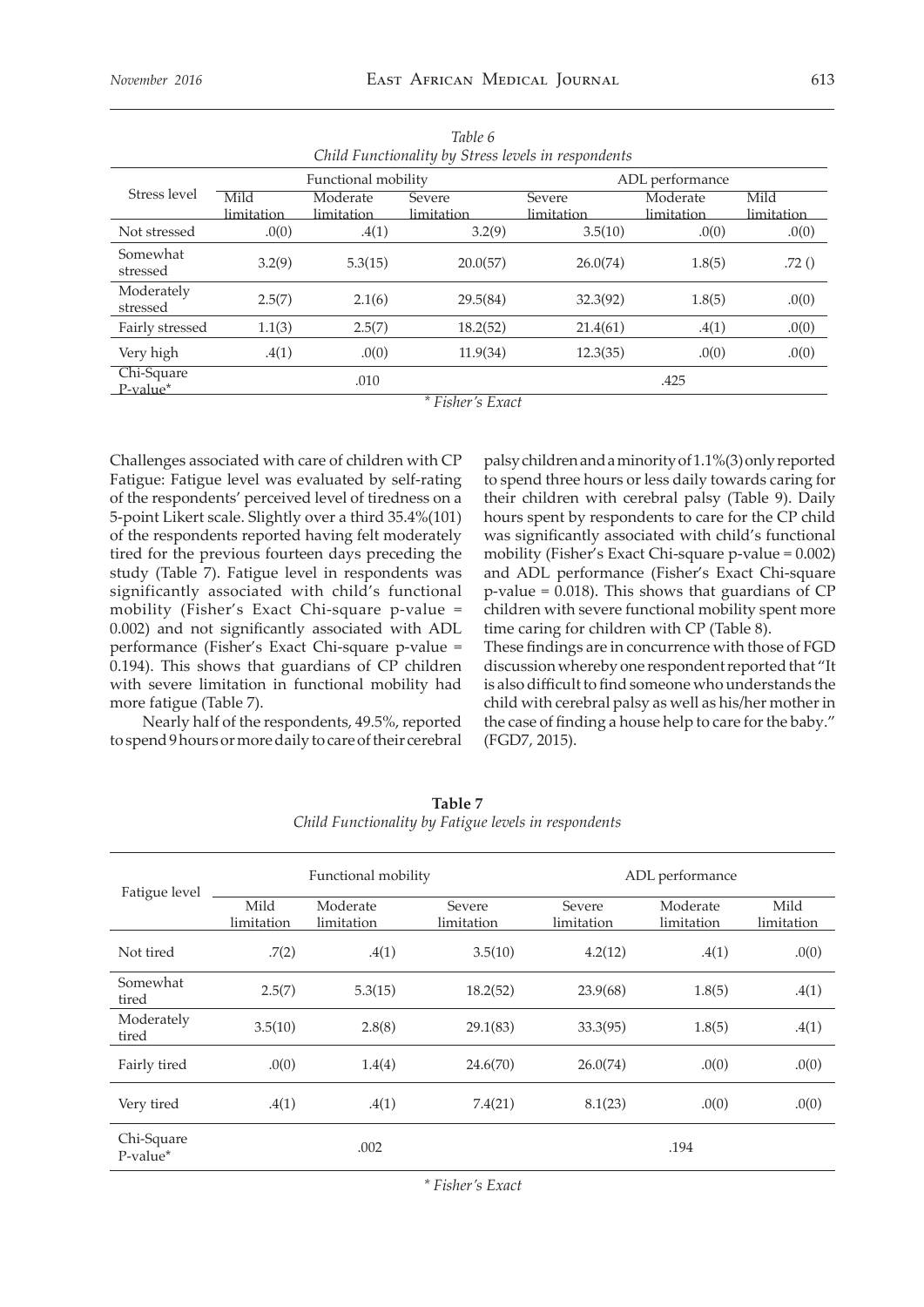|                              |                                                                      |                     |                        | Time per day spent by respondents caring for CP children by functionality |                 |       |
|------------------------------|----------------------------------------------------------------------|---------------------|------------------------|---------------------------------------------------------------------------|-----------------|-------|
| Hours spent                  |                                                                      | Functional mobility |                        |                                                                           | ADL performance |       |
| caring for CP<br>child       | Mild<br>Moderate<br>Severe<br>limitation<br>limitation<br>limitation |                     | Severely<br>functional | Moderately<br>functional                                                  |                 |       |
| $\leq$ 3                     | .0(0)                                                                | .4(1)               | .7(2)                  | .7(2)                                                                     | .0(0)           | .4(1) |
| $3-6$                        | 2.8(8)                                                               | 4.2(12)             | 20.4(58)               | 25.6(73)                                                                  | 1.4(4)          | .4(1) |
| $6 - 9$                      | 1.8(5)                                                               | 3.9(11)             | 16.5(47)               | 20.7(59)                                                                  | 1.4(4)          | .0(0) |
| >9                           | 2.5(7)                                                               | 1.8(5)              | 45.3(129)              | 48.4(138)                                                                 | 1.1(3)          | .0(0) |
| Chi-Square<br>$P$ -value $*$ |                                                                      | .002                |                        |                                                                           | .018            |       |
| $*$ Fisher's Exact           |                                                                      |                     |                        |                                                                           |                 |       |

**Table 8** 

*Financial challenges associated with care of children with CP:* Majority of the respondents, 93.3%(266), experienced financial problems in the day to day life in the upbringing of the CP children. Out of these, a majority of 81.7% (233) reported that the main challenge involved the cost of meeting healthcare expenses of the child. Further, nearly half of the respondents 49.1% (140) cited needing some support in order for them to meet the regular medical expenses of the children (Table 9).

These findings were in agreement with sentiments by FGD respondents. They reported that: *"Cost of getting health carelike physiotherapy which may*

*take very long for child to improve and obtaining assistive equipment /aids is high and some people like me cannot afford. Maybe if I was able to get the equipment, my child would have improved more than she has this far. Drugs and foods are also expensive."(FGD1, 2015)*

*"… I cannot go to work as I have to be the one caring for my child. My husband is the only one working and most of the money he gets goes towards treatment of the child that is buying medication and bringing him for physiotherapy."(FGD7, 2015) and "… if someone is a working mother like me; you have to take frequent offs from work."(FGD5, 2015)*

| Financial challenge and Support need areas of respondents |                |              |  |  |  |
|-----------------------------------------------------------|----------------|--------------|--|--|--|
|                                                           | Count          | Column N $%$ |  |  |  |
| Areas of high financial challenge ( $N = 285$ )           |                |              |  |  |  |
| Meeting child healthcare expenses                         | 233            | 81.7         |  |  |  |
| Obtaining assistive devices required                      | 16             | 5.6          |  |  |  |
| Cost of employing someone to help the child               | 11             | 3.9          |  |  |  |
| Child schooling expenses                                  | 5              | 1.8          |  |  |  |
| Meeting basic needs                                       | $\mathbf{1}$   | 0.3          |  |  |  |
| No financial challenge experienced                        | 19             | 6.7          |  |  |  |
| Total                                                     | 285            | 100          |  |  |  |
| Felt need support areas $(N = 285)$                       |                |              |  |  |  |
| Medical expenses                                          | 140            | 49.1         |  |  |  |
| Obtaining appropriate school                              | 48             | 16.8         |  |  |  |
| Obtaining assistive devices                               | 43             | 15.1         |  |  |  |
| Support in day to day care                                | 39             | 13.7         |  |  |  |
| Information on the condition                              | 11             | 3.9          |  |  |  |
| Meeting of basic needs                                    | $\overline{4}$ | 1.4          |  |  |  |
| Total                                                     | 285            | 100          |  |  |  |

| Table 9                                                   |
|-----------------------------------------------------------|
| Financial challenge and Support need areas of respondents |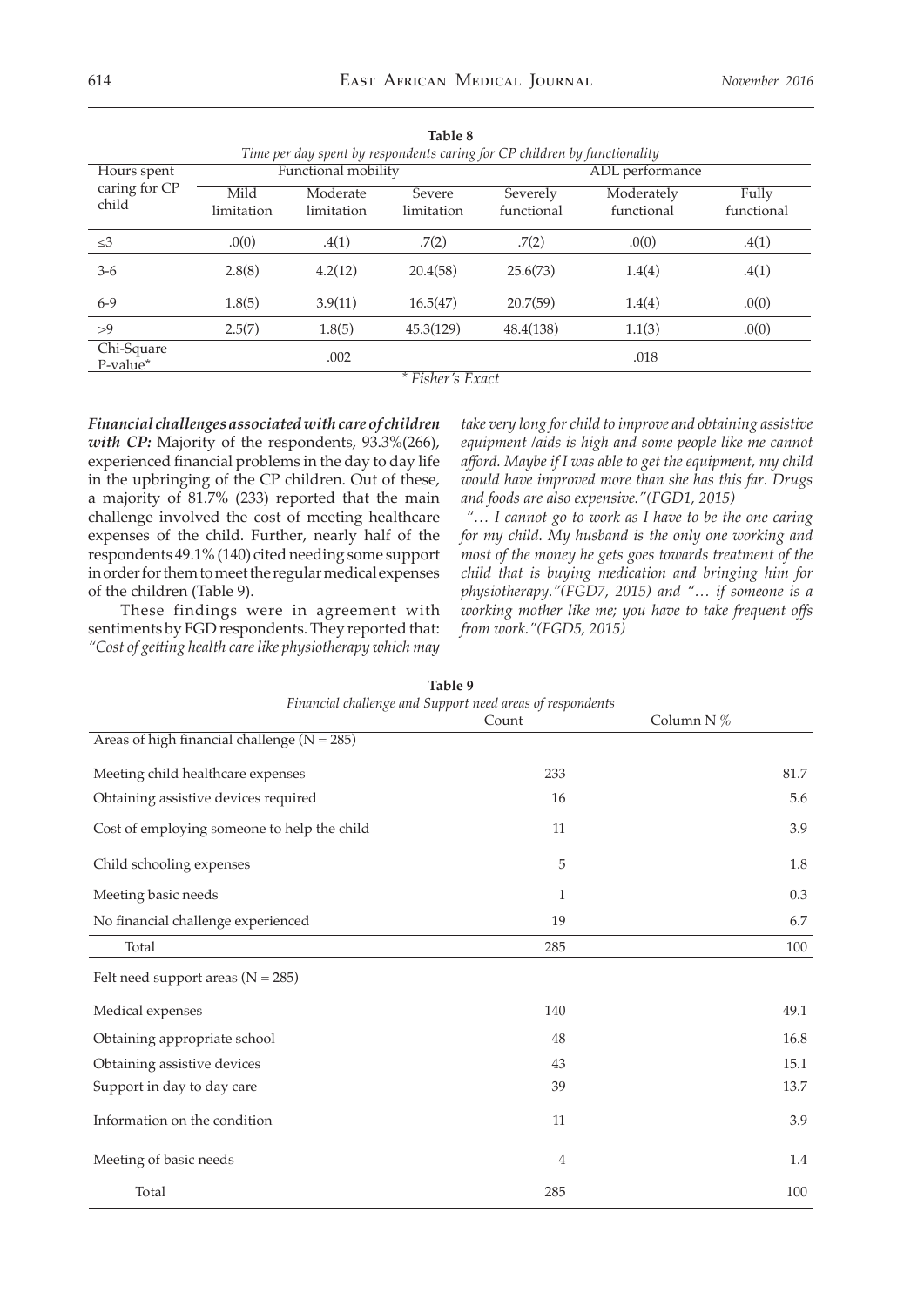*Association between Socio-demographic characteristics of respondents and functionality of CP Children:* None of the socio-demographic characteristics of the guardians including age, level of education, marital status, and monthly income was significantly associated with functionality of cerebral palsied children, therefore, the null hypothesis was accepted (Table 4.10).

are basic elements that determine the child's health, because they are indicators of available resources, and knowledge or behavior in relation to health and well-being of children (11). In this study there was no evidence associating functional mobility of a CP child with age, education level, marital status, employment status, and income level of the guardian. Also age, education level, marital status, employment

|                        |         |                     |          |                | Socio-Demographic Characteristics of respondents and Functionality of CP Children |         |            |            |
|------------------------|---------|---------------------|----------|----------------|-----------------------------------------------------------------------------------|---------|------------|------------|
|                        |         | Functional mobility |          |                | ADL performance                                                                   |         | Functional | <b>ADL</b> |
|                        | Mild    | Moderate            | Severe   | Severe         | Moderate                                                                          | Fully   | mobility   | p-value*   |
|                        |         |                     |          |                |                                                                                   |         | p-value*   |            |
| Age                    |         |                     |          |                |                                                                                   |         | .087       | .086       |
| 18-24                  | 10.0%   | 24.1%               | 35.6%    | 33.8%          | $0.0\%$                                                                           | 50.0%   |            |            |
| $25 - 30$              | 70.0%   | 69.0%               | 57.6%    | 59.2%          | 81.8%                                                                             | $0.0\%$ |            |            |
| 31-36                  | 20.0%   | 6.9%                | 4.7%     | 5.1%           | 18.2%                                                                             | 50.0%   |            |            |
| 37-42                  | $0.0\%$ | $0.0\%$             | 1.3%     | 1.1%           | $0.0\%$                                                                           | $0.0\%$ |            |            |
| $\geq 43$              | $0.0\%$ | $0.0\%$             | 0.8%     | 0.7%           | $0.0\%$                                                                           | $0.0\%$ |            |            |
| <b>Education</b> level |         |                     |          |                |                                                                                   |         | .256       | .644       |
| Primary                | 5.0%    | 3.4%                | $10.2\%$ | $9.2\%$        | 9.1%                                                                              | $0.0\%$ |            |            |
| Secondary              | 55.0%   | 31.0%               | 44.9%    | 44.1%          | 54.5%                                                                             | $0.0\%$ |            |            |
| College                | 40.0%   | 65.5%               | 44.9%    | 46.7%          | 36.4%                                                                             | 100.0%  |            |            |
| Marital status         |         |                     |          |                |                                                                                   |         | .112       | .306       |
| Married                | 100.0%  | 79.3%               | 78.4%    | 79.4%          | 90.9%                                                                             | 100.0%  |            |            |
| Single parent          | $0.0\%$ | 13.8%               | 18.2%    | 17.3%          | $0.0\%$                                                                           | $0.0\%$ |            |            |
| Separated              | $0.0\%$ | $6.9\%$             | $3.4\%$  | 3.3%           | 9.1%                                                                              | $0.0\%$ |            |            |
| Employment status      |         |                     |          |                |                                                                                   |         | .086       | .058       |
| Yes                    | 60.0%   | 72.4%               | 51.3%    | 52.6%          | 81.8%                                                                             | 100.0%  |            |            |
| No                     | 40.0%   | 27.6%               | 48.7%    | 47.4%          | 18.2%                                                                             | $0.0\%$ |            |            |
| Average monthly income |         |                     |          |                |                                                                                   |         | .272       | .328       |
| Ksh 0-9,999            | 30.0%   | 34.5%               | 32.2%    | 32.0%          | 45.5%                                                                             | $0.0\%$ |            |            |
| Ksh 10,000-19,999      | 50.0%   | 31.0%               | 37.3%    | 38.2%          | 27.3%                                                                             | $0.0\%$ |            |            |
| Ksh 20,000-29,999      | 5.0%    | 20.7%               | 22.9%    | 21.3%          | 18.2%                                                                             | 50.0%   |            |            |
| Ksh 30,000-39,999      | 15.0%   | 13.8%               | 5.5%     | 6.6%           | 9.1%                                                                              | 50.0%   |            |            |
| $\ge$ Ksh 40.000       | $0.0\%$ | $0.0\%$             | 2.1%     | 1.8%           | $0.0\%$                                                                           | $0.0\%$ |            |            |
|                        |         |                     |          | Fisher's Exact |                                                                                   |         |            |            |

**Table 10**

#### **DISCUSION**

The study found out that all the guardians of children with cerebral palsy who participated in this study were women. A majority of participants in this study were married; aged between 25 and 30 years, had attained college education or above, were currently engaged in one form of employment and were mostly earning average monthly income of between Kshs 10,000 and 19,999(USD 98.81-197.62).This indicates that women, mostly mothers, of children with cerebral palsy are the ones involved with the caring role of affected children in the family set up. These results also concur with those of the FGD carried out by the researcher in which all the participants were the mothers of CP affected children.

These finding were consistent with those reported by other studies which indicated that a majority of caregivers of children with CP; 85% and 67.3% respectively were women and more so the mothers of children (6,10).

The caregiver's education and the family income

status and income level of the guardian were not significantly associated with ability of CP child to perform ADLs. These results concur with those of a study carried out in Brazil that indicated absence of a significant association between socioeconomic status of parents of children with cerebral palsy and functional performance of children with cerebral palsy. However, findings indicated that children with mild cerebral palsy and low socioeconomic status presented with low social function scores as compared to those of high socioeconomic status, therefore, suggesting that socioeconomic status may influence development process of children with cerebral palsy therefore must be considered a risk factor in educational and health practices directed this group (11).

Most of the cerebral palsied children whose guardians were interviewed were aged between 2 to 4 years having mostly started attending physiotherapy sessions before the age of 2 years. Similarly, findings of another hospital based study in Bangladesh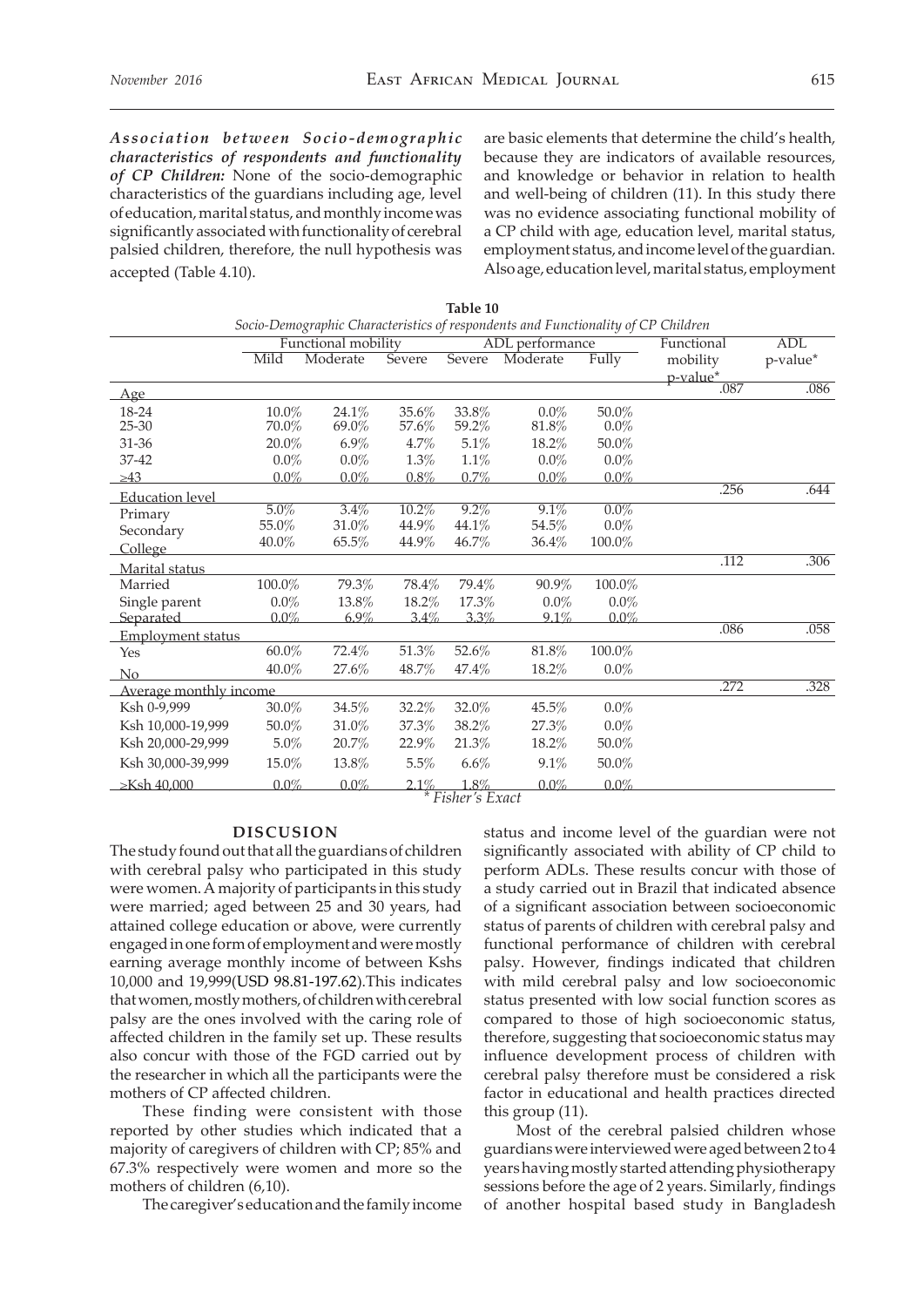indicated that majority of the CP children attending physiotherapy sessions were aged between 1-4 years (12).Another institution based study among guardians of children with cerebral palsy attending three early intervention centers in south-east Spain also revealed that most of the children attending these sessions were over two years (13). The GMFCS-Expanded and Revised scale was used to assess the level of functional mobility of the children with CP. Results indicated that majority of the children with CP whose guardians were seeking services had severe limitation in functional mobility while very few had mild limitation in functional mobility.This finding of the study implies that a majority of guardians seeking occupational and physiotherapy interventions of their children with CP are those with children with GMFCS rating of III and above. These results are consistent with those of another study which indicated that physical health in addition to motor problems of children in levels IV/V is more compromised thus requiring more healthcare intervention leading to more hospitalizations (3). The findings are also consistent with those of Lillo-Navarro in which a majority of guardians of children with cerebral palsy seeking early intervention were those with children with GMFCS above III(13).Similarly, a study among CP children attending psychotherapy sessions in a teaching hospital in Turkey indicated that a majority of 66.4% were found to have GMFCS scale III and above (14).

Contrary to these findings, another study showed that a half of the pre-school children aged 2-7 years receiving services from two rehabilitation centers and one hospital in Latvia were found to mostly have GFMS scale of II or less. This was attributed to the fact that parents of children with minor gross motor and communication limitations seemed to have fewer unmet family and high expectation on achievements by the children. Therefore the degree of child impairment needs to be taken into account while planning rehabilitation, social and educational services of CP children especially in cases of limited financial resources (15).

This study found out that regarding ability to perform ADLs, a majority of the children had severe impairment while only 0.7% of children were classified as fully functional with ability to clothe, to go to toilet and clean genital area without help and complete self-control over urination and defecation being the most uphill tasks among the sampled guardians' children. These findings suggest that functional mobility CP children may be associated with ability of affected children to perform ADLs. This is in agreement with the fact that most of the children in level GMFCS IV and V are known to have behavioral, psychological and emotional disturbances apart from motor function limitations, thus, need for continual and specialized care(3).

Results of this study showed presence of association between fatigue level of guardian and functional mobility of CP child. This concurs with findings of another study that found out that limited mobility promoted dependence on a caregiver to perform daily routine tasks (16).

Two thirds of the guardians of CP children who participated in the study were classified as having high knowledge about cerebral palsy condition. The study also revealed that knowledge level was significantly high among guardians of CP children with low functionality. However, the association between the knowledge level of guardians and functionality of cerebral palsied children was not significant. These findings are consistent with those of a qualitative study conducted in West Africa in which most parents of children with cerebral palsy first learned about CP after having an affected child and admitted seeking for more information in relation to the condition of their children (10).

Majority of the guardians were experiencing selfstigmatization as they had not felt self-acceptance as a result of having a child with CP while others had experienced stigma from family and friends. While a majority of the study participants reported having support from their relatives and neighbours, only a third reported to have experienced acceptance from other people as a result of having a child with CP. Only a minority of 15.8% of respondents had not experienced any form of stigmatization. This implies that there is need for public health education on the topic of cerebral palsy in order to overcome the problem of stigma both at individual and community level.

The findings of this study are in agreement with those of a study that indicated that parents often struggle with guilt; they feel as though they somehow caused the child to have a disability (17) In support of these findings, another study also reported that parents experience isolation from community members as a result of having a child with a form of disability (18). Similar results were also noted in a study conducted in Tanzania where it was reported that most mothers of disabled children were rejected by their spouses and/or relatives with very few of them reporting having received any form of support. In addition, the members of the families who accepted the disabled children were also isolated (19).

A majority of the guardians of cerebral palsied children reported having felt between moderately stressed and very stressed fourteen days preceding the data collection exercise. Study results further showed that guardians of children with low functional mobility were more stressed. This could be attributed to the fact that low functional mobility associated with poor performance of ADLs in CP children thus high dependence on the guardians. In concurrence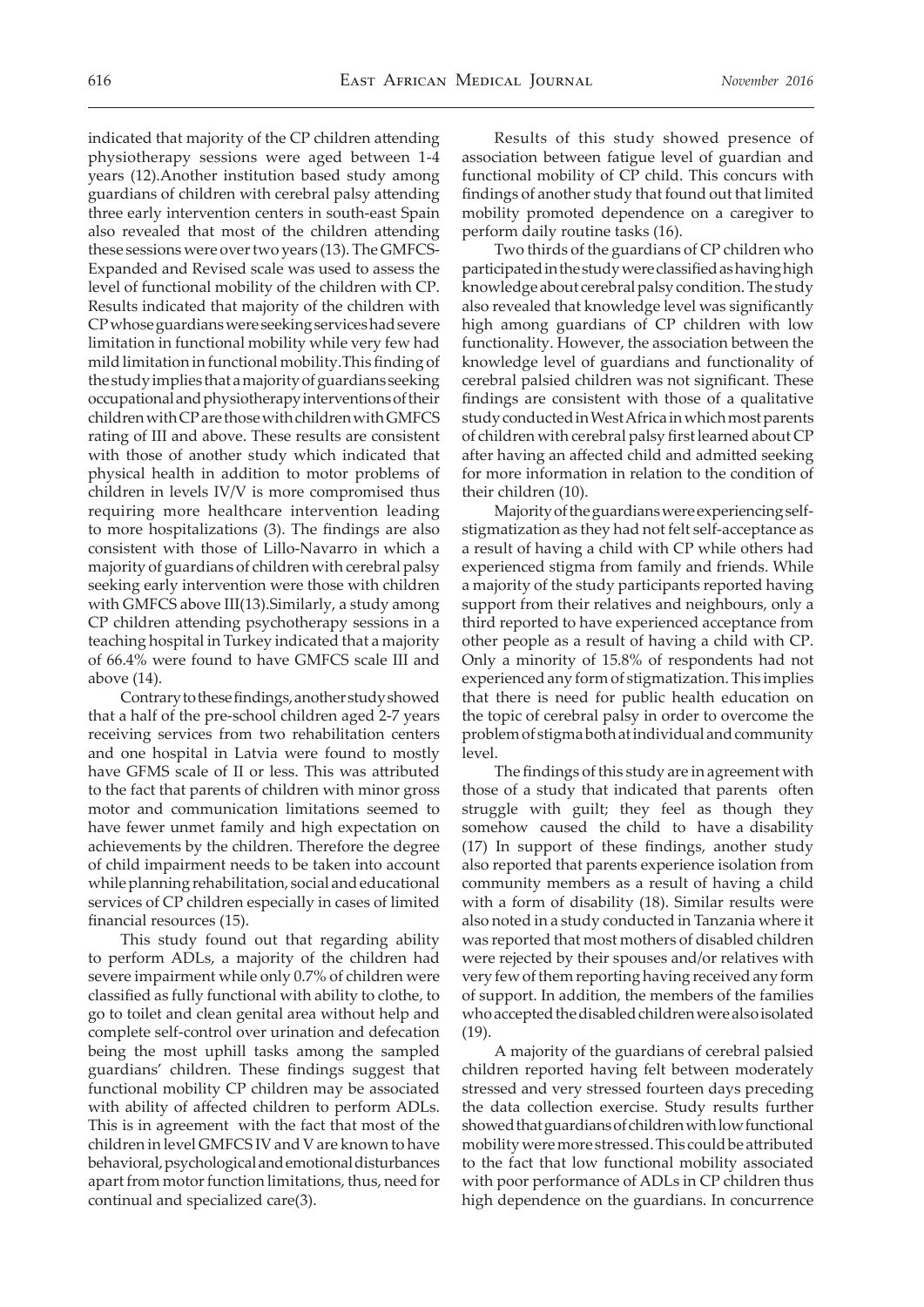with this study, another reported that pessimism expressed regarding the child's ability towards achieving self-sufficiency was found to be most stress producing factor among parents of cerebral palsied children (20). Another study with similar results found out that a majority of guardians undergo pain and devastation when they realize that their future dreams and expectations would not be met as a result of having a child with a disability (18).

 A study conducted on parenting stress in children with CP showed that parents of children with cerebral palsy presented high levels of parental stress as compared with the general population (21). Another study also reported that mothers of CP children presented high levels of stress especially those whose children had severe motor impairment (3). This may be explained by the fact that Physical functioning is positively related with cognitive functioning in children with CP. Children who moved more actively showed higher scores in terms of physical and cognitive functioning than the children who showed fewer active movements and as such most guardians were stressed by the cognitive functioning of the child in addition to the physical functioning (22).

In this study, nearly half of guardians reported to have less time to commit and concentrate on work activities as a result of having a child with CP child since they spent considerate amount of time taking care of the CP children. In addition, almost half of them did not have someone who helped them to take care of their children on day to day basis. According to findings of the FGD, one participant stated that it was difficult to find someone to take care of such a child as well as the mother does. A minority of guardians reported not feeling tired. This study finding concur with those of a study carried out in India in which results showed that a considerable number of parents of children with cerebral palsy experienced fatigue and frustration due to the high care requirements which were time consuming and clashed with other household chores(6). Guardians of children with special health care needs in home care reported to be too tired to do the things they liked to do (23). Other related studies reported that caring for children with disabilities is demanding and as such guardians are left with little opportunity for household chores, social activities, income-generating schemes, and caring for other children leading to more stress on the parent (18,24).

Results further indicated that guardians of children with low functional mobility were more fatigued. This implies that low functionality in CP children translates to high dependence on guardians in terms of requirements of care which in turn leads to fatigue. This concurs with findings of another study that found out that limited mobility promoted dependence on a caregiver to perform daily routine

tasks (16). Another study also on care of disabled children indicated that the task of caring according to caregivers varied based on the type and severity of disability. Physically carrying the child in the case of children who are unable to walk was difficult for caregivers especially for more grown up children (19). This indicates that, in addition psychological support, guardians of children with CP also require physical support especially in regard to the care giving role. Majority of the guardians reported experiencing financial problems in their care of the CP children in regard to several areas in day to day life and needs of the children. These areas included; meeting basic needs, employing someone to care for the child, healthcare needs of child, acquisition of appropriate assistive devices and, expenses related to schooling of CP child. A majority of guardians experienced financial constraint in meeting healthcare related expenses of affected children while a minority experienced constraint in meeting basic needs. Another study reported that care required by children with CP was a hindrance to mothers of such children looking for jobs and as such, financial difficulties were experienced in meeting the needs of such children (3). These study findings concur with those reported in India whereby a majority of parents of children with CP admitted that the major financial challenge they faced involved meeting medical expenses and related expenses such as transport of children to medical facilities and paying doctor consultation fees (6).

Further, a large proportion of the respondents cited needing support in order for them to meet the regular medical expenses of the child. CP children continuously require special care, frequent medical checkups, and continuous occupational and physiotherapy treatment modalities which may be costly (14). According to the study, other areas in which some respondents noted to require help included finding appropriate schools and education for their children, assistance with obtaining assistive devices for the children, and help with day to day caring of their children. Only a small percentage of them cited needing help on information about the condition and meeting basic needs. These results are in agreement with those of a different study whose results showed that most guardians reported needing financial support to aid them acquire specialized equipment for their children (25). Similarly, another study reported that financial help and the need for supplies is a major need area among guardians of children with disabilities (19).

### **CONCLUSION**

The knowledge level about cerebral palsy among guardians of children with cerebral palsy was relatively satisfactory due to a majority of respondents being classified as either having moderate or high level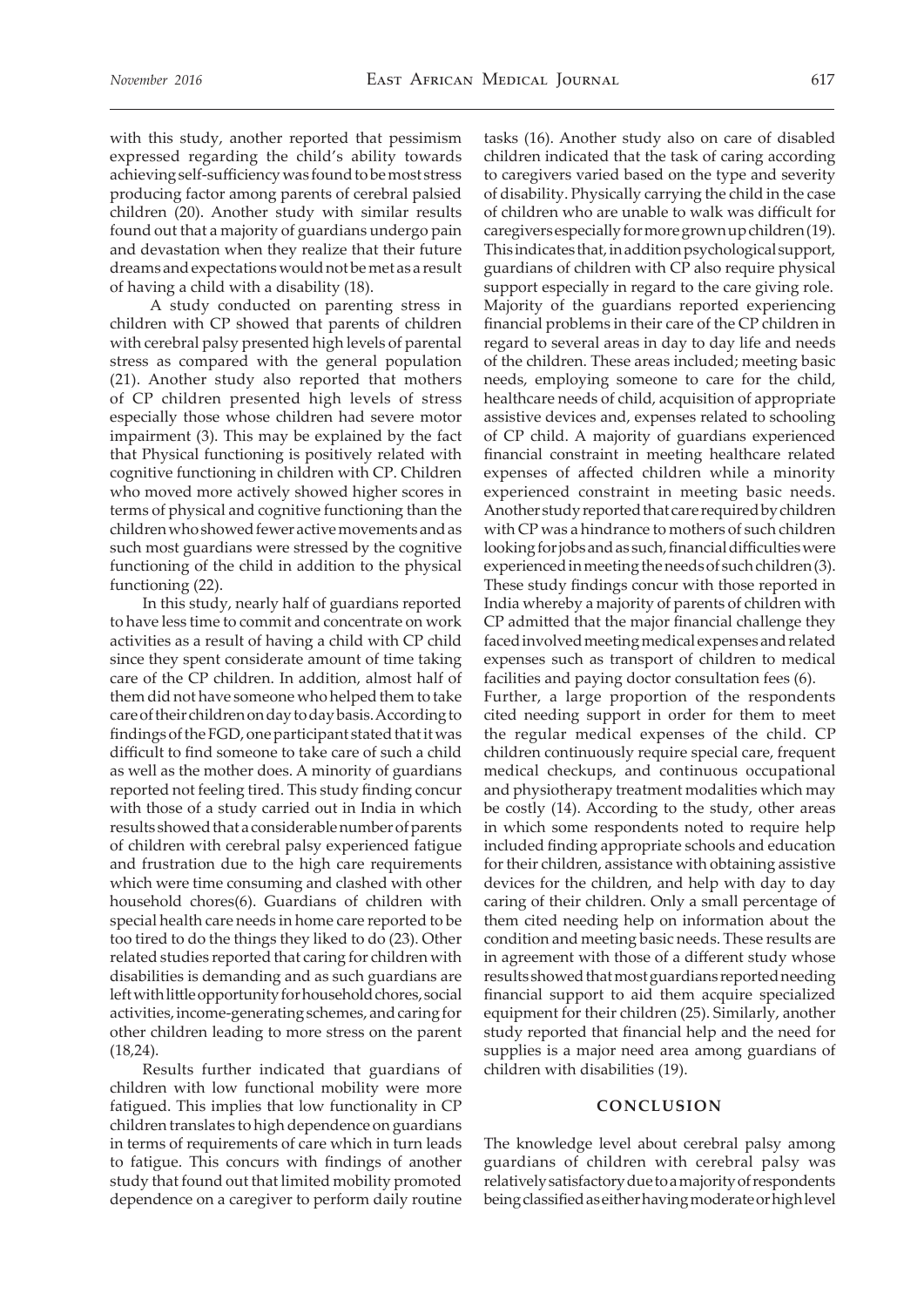of knowledge about CP. Knowledge level was also noted to be high among guardians with children with low functional mobility and poor ability to perform ADLs as compared to those guardians whose children had mild limitation in functional mobility.

Guardians of children with cerebral palsy faced negative Psycho-social experiences within the society including stigma and stress.

The study established that guardians of children with cerebral palsy experienced fatigue and financial challenges in the course of caring for their children. According to the results, there were several areas in which financial constraints were expressed including meeting basic needs, employing care givers of affected child, meeting healthcare expenses, acquiring assistive devices as well as meeting schooling expenses. Among these, a majority of guardians reported that financial constraint related to meeting healthcare expenses of their CP children was the major issue of concern. Fatigue was a challenge due to the many hours that guardians used in the caring process. A majority used more than 6 hours per day in the caregiving functions.

## **RECOMMENDATIONS**

According to the study, a majority of guardians had moderate to high knowledge on CP, therefore, measures need to be taken to ensure the sources of information about cerebral palsy available to or utilised by guardians of affected children are increased for availability. This will help sustain and/or improve the knowledge level on the condition which may promote better care giving to the children by their guardians.

The stakeholders in healthcare should take proactive efforts to sensitize the public through public health education programmemes on cerebral palsy as a chronic condition in an effort to eliminate negative social challenges such as stigma and stress among those with affected children. Also, social support services such as counselling and formation of social support groups for guardians of CP children should be provided to help with stress alleviation.

Healthcare services and assistive equipment required by CP children need to be subsidised to ensure they are affordable to a majority of guardians so that they are accessible to the children as required for their health and well being as well as maximum function.

Relatively affordable respite care services need to be made available to guardians of CP children to relieve them of the burden of care, for example, specialised care centres as well as support from within the family unit.

#### **ACKNOWLEDGEMENTS**

To my supervisors Dr. Gilbert Munyoki and Dr. Priscillah Kabue, both of Kenyatta University who devoted their time to advice and work hand in hand with me to completion of this work. I also thank the management of the Cerebral Palsy Society of Kenya and Kenyatta National Hospital for allowing the use of their institutions for this study along with all participants who took their precious time to participate in this exercise.

#### **REFERENCES**

- 1. Berker, N. and Yalcin, S. (2010). The Help Guide to Cerebral Palsy (2nd Ed).Merrill Corporation,Washington, USA.
- 2. Minett, P. Child Care and Development  $(6<sup>th</sup> Ed)$ 2014:Fakenharm Photosetting Ltd, London.
- 3. Ribeiro, M., Sousa, A., Vandenberghe, L. and Porto C. Parental stress in mothers of children with and adolescents with cerebral palsy.Rev.Latino- Am. Enfermagem. 2014:**22(3)**440-447,159-163
- 4. Reddihough, D. Cerebral palsy in childhood. Australian Family Physician. 2011. 40(4): 192-196
- 5. McIntyre, S., Badawi, N., Hines, M., Swinburn, K. and Edwards K. Australian Cerebral Palsy Register: Report 2013. Carbon Neutral Printing
- 6. Somashekhar,N., Shyamsundar,R., Rutvij, S., Dhara, P. (2014). A Qualitative Study of Psychosocial Problems among Parents of Children with Cerebral Palsy Attending Two Tertiary Care Hospitals in Western India. ISRN Family Medicine. 2013. 1-6
- 7. Chimhenga, S., Musarurwa ,C. Educating children with special needs in the African Context: Do teachers and parents subscribe to a common paradigm?*Academic research international.* 2011.**1:(3)** 99-106
- 8. Sajedi, F. Depression in Mothers of Children with Cerebral Palsy and Its Relation to Severity and Type of Cerebral Palsy.*Acta.Medica.Iranica.* 2010.**48(4)**:250-254
- 9. Stöpler, L. Hidden Shame; Violence against children with disabilities in East Africa. Terre des Hommes, Netherland. 2007.
- 10. Olawale, O., Deih, N. and Yaadar, R. Psychological impact of cerebral palsy on families:The African Perspective. Journal of Neurosciences in Rural Practice. 2013:**4(2)**
- 11. Assis-Madeira, E. A., Carvalho, S. G. and Blascovi-Assis, S. M. Functional performance of children with cerebral palsy from high and low socioeconomic status. *Revista Paulista de Pediatria.* 2013.**31(1):** 51-57.
- 12. Mati, F., Rahman, E., Hossain, M. A., Islam, N., Islam, S., and Haque, O. Characteristics of Cerebral Palsy Attended at Centre for the Rehabilitation of the Paralysed. Bangladesh Health Professions Institute (BHPI), Department of Physiotherapy. University of Dhaka. 2013
- 13. Lillo-Navarro, C., Medina-Mirapeix, F., Escolar-Reina, P., *et al*. Parents of children with physical disabilities perceive that characteristics of home exercise programmes and physiotherapists' teaching styles influence adherence: a qualitative study. *Journal of*